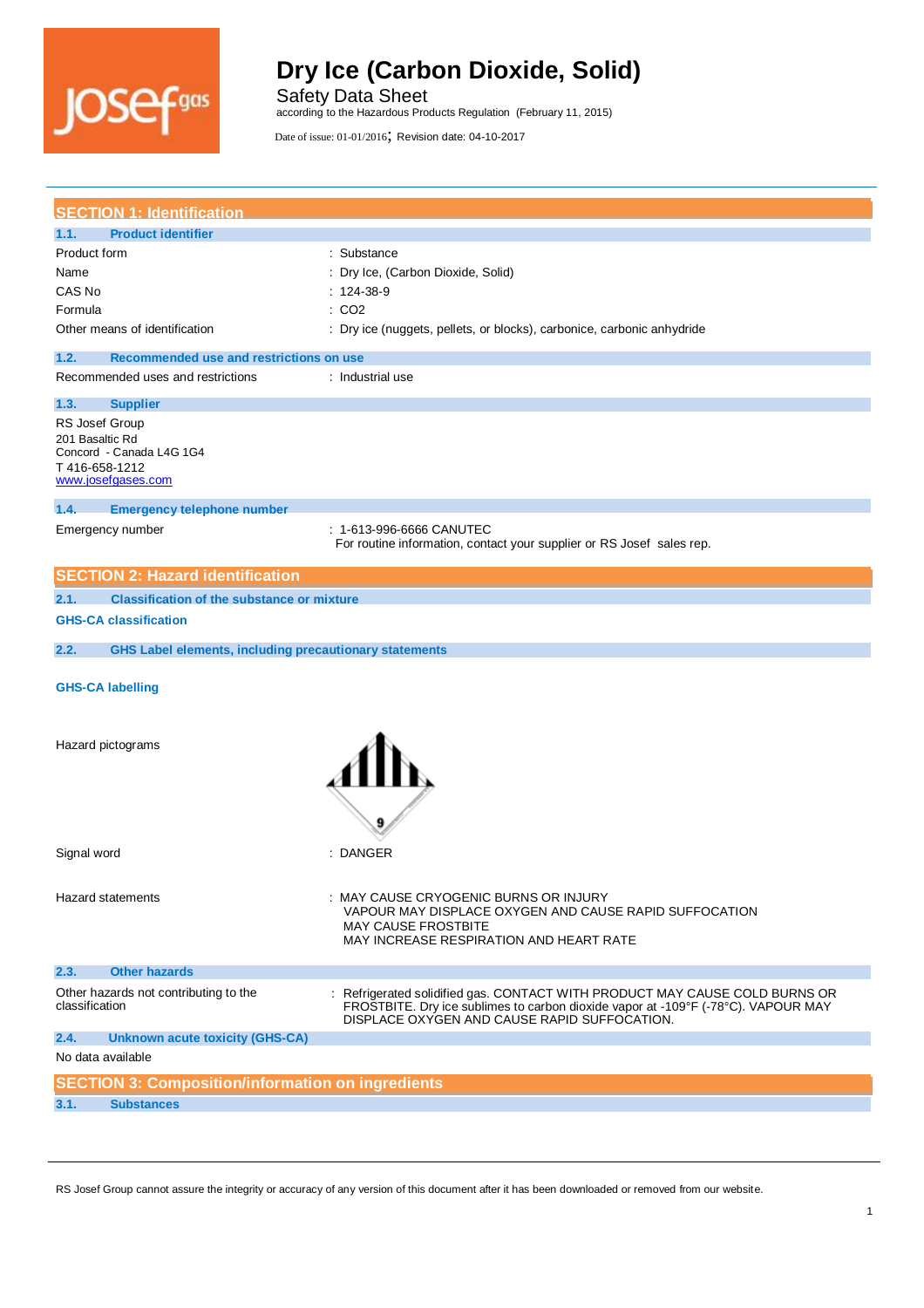

Safety Data Sheet according to the Hazardous Products Regulation (February 11, 2015)

Date of issue: 01-01/2016; Revision date: 04-10-2017

| Dry ice / CARBON DIOXIDE<br>Dry Ice, (Carbon Dioxide, Solid)<br>100<br>(CAS No) 124-38-9<br>(Main constituent)<br>3.2.<br><b>Mixtures</b><br>Not applicable<br><b>SECTION 4: First-aid measures</b><br>4.1.<br><b>Description of first aid measures</b><br>First-aid measures after inhalation<br>: Remove victim to uncontaminated area wearing self contained breathing apparatus. Keep<br>victim warm and rested. Call a doctor. Apply artificial respiration if breathing stopped.<br>In case of contact, immediately flush eyes or skin with plenty of water for at least 15 minutes<br>First-aid measures after skin contact<br>while removing contaminated clothing and shoes.<br>: Immediately flush eyes thoroughly with water for at least 15 minutes. Hold the eyelids open and<br>First-aid measures after eye contact<br>away from the eyeballs to ensure that all surfaces are flushed thoroughly. Contact an<br>ophthalmologist immediately. Get immediate medical attention.<br>: Ingestion is not considered a potential route of exposure.<br>First-aid measures after ingestion<br>4.2.<br>Most important symptoms and effects (acute and delayed)<br>No additional information available<br>Immediate medical attention and special treatment, if necessary<br>4.3.<br>Other medical advice or treatment<br>: None.<br><b>SECTION 5: Fire-fighting measures</b><br>5.1.<br><b>Suitable extinguishing media</b><br>: Use extinguishing media appropriate for surrounding fire.<br>Suitable extinguishing media<br>5.2.<br>Unsuitable extinguishing media<br>No additional information available<br>5.3.<br>Specific hazards arising from the hazardous product<br>Reactivity<br>: None.<br>Reactivity in case of fire<br>: None.<br>5.4.<br>Special protective equipment and precautions for fire-fighters | <b>Name</b> | CAS No. | % (Vol.) | <b>Common Name (synonyms)</b> |
|-------------------------------------------------------------------------------------------------------------------------------------------------------------------------------------------------------------------------------------------------------------------------------------------------------------------------------------------------------------------------------------------------------------------------------------------------------------------------------------------------------------------------------------------------------------------------------------------------------------------------------------------------------------------------------------------------------------------------------------------------------------------------------------------------------------------------------------------------------------------------------------------------------------------------------------------------------------------------------------------------------------------------------------------------------------------------------------------------------------------------------------------------------------------------------------------------------------------------------------------------------------------------------------------------------------------------------------------------------------------------------------------------------------------------------------------------------------------------------------------------------------------------------------------------------------------------------------------------------------------------------------------------------------------------------------------------------------------------------------------------------------------------------------------------------------------------------|-------------|---------|----------|-------------------------------|
|                                                                                                                                                                                                                                                                                                                                                                                                                                                                                                                                                                                                                                                                                                                                                                                                                                                                                                                                                                                                                                                                                                                                                                                                                                                                                                                                                                                                                                                                                                                                                                                                                                                                                                                                                                                                                               |             |         |          |                               |
|                                                                                                                                                                                                                                                                                                                                                                                                                                                                                                                                                                                                                                                                                                                                                                                                                                                                                                                                                                                                                                                                                                                                                                                                                                                                                                                                                                                                                                                                                                                                                                                                                                                                                                                                                                                                                               |             |         |          |                               |
|                                                                                                                                                                                                                                                                                                                                                                                                                                                                                                                                                                                                                                                                                                                                                                                                                                                                                                                                                                                                                                                                                                                                                                                                                                                                                                                                                                                                                                                                                                                                                                                                                                                                                                                                                                                                                               |             |         |          |                               |
|                                                                                                                                                                                                                                                                                                                                                                                                                                                                                                                                                                                                                                                                                                                                                                                                                                                                                                                                                                                                                                                                                                                                                                                                                                                                                                                                                                                                                                                                                                                                                                                                                                                                                                                                                                                                                               |             |         |          |                               |
|                                                                                                                                                                                                                                                                                                                                                                                                                                                                                                                                                                                                                                                                                                                                                                                                                                                                                                                                                                                                                                                                                                                                                                                                                                                                                                                                                                                                                                                                                                                                                                                                                                                                                                                                                                                                                               |             |         |          |                               |
|                                                                                                                                                                                                                                                                                                                                                                                                                                                                                                                                                                                                                                                                                                                                                                                                                                                                                                                                                                                                                                                                                                                                                                                                                                                                                                                                                                                                                                                                                                                                                                                                                                                                                                                                                                                                                               |             |         |          |                               |
|                                                                                                                                                                                                                                                                                                                                                                                                                                                                                                                                                                                                                                                                                                                                                                                                                                                                                                                                                                                                                                                                                                                                                                                                                                                                                                                                                                                                                                                                                                                                                                                                                                                                                                                                                                                                                               |             |         |          |                               |
|                                                                                                                                                                                                                                                                                                                                                                                                                                                                                                                                                                                                                                                                                                                                                                                                                                                                                                                                                                                                                                                                                                                                                                                                                                                                                                                                                                                                                                                                                                                                                                                                                                                                                                                                                                                                                               |             |         |          |                               |
|                                                                                                                                                                                                                                                                                                                                                                                                                                                                                                                                                                                                                                                                                                                                                                                                                                                                                                                                                                                                                                                                                                                                                                                                                                                                                                                                                                                                                                                                                                                                                                                                                                                                                                                                                                                                                               |             |         |          |                               |
|                                                                                                                                                                                                                                                                                                                                                                                                                                                                                                                                                                                                                                                                                                                                                                                                                                                                                                                                                                                                                                                                                                                                                                                                                                                                                                                                                                                                                                                                                                                                                                                                                                                                                                                                                                                                                               |             |         |          |                               |
|                                                                                                                                                                                                                                                                                                                                                                                                                                                                                                                                                                                                                                                                                                                                                                                                                                                                                                                                                                                                                                                                                                                                                                                                                                                                                                                                                                                                                                                                                                                                                                                                                                                                                                                                                                                                                               |             |         |          |                               |
|                                                                                                                                                                                                                                                                                                                                                                                                                                                                                                                                                                                                                                                                                                                                                                                                                                                                                                                                                                                                                                                                                                                                                                                                                                                                                                                                                                                                                                                                                                                                                                                                                                                                                                                                                                                                                               |             |         |          |                               |
|                                                                                                                                                                                                                                                                                                                                                                                                                                                                                                                                                                                                                                                                                                                                                                                                                                                                                                                                                                                                                                                                                                                                                                                                                                                                                                                                                                                                                                                                                                                                                                                                                                                                                                                                                                                                                               |             |         |          |                               |
|                                                                                                                                                                                                                                                                                                                                                                                                                                                                                                                                                                                                                                                                                                                                                                                                                                                                                                                                                                                                                                                                                                                                                                                                                                                                                                                                                                                                                                                                                                                                                                                                                                                                                                                                                                                                                               |             |         |          |                               |
|                                                                                                                                                                                                                                                                                                                                                                                                                                                                                                                                                                                                                                                                                                                                                                                                                                                                                                                                                                                                                                                                                                                                                                                                                                                                                                                                                                                                                                                                                                                                                                                                                                                                                                                                                                                                                               |             |         |          |                               |
|                                                                                                                                                                                                                                                                                                                                                                                                                                                                                                                                                                                                                                                                                                                                                                                                                                                                                                                                                                                                                                                                                                                                                                                                                                                                                                                                                                                                                                                                                                                                                                                                                                                                                                                                                                                                                               |             |         |          |                               |
|                                                                                                                                                                                                                                                                                                                                                                                                                                                                                                                                                                                                                                                                                                                                                                                                                                                                                                                                                                                                                                                                                                                                                                                                                                                                                                                                                                                                                                                                                                                                                                                                                                                                                                                                                                                                                               |             |         |          |                               |
|                                                                                                                                                                                                                                                                                                                                                                                                                                                                                                                                                                                                                                                                                                                                                                                                                                                                                                                                                                                                                                                                                                                                                                                                                                                                                                                                                                                                                                                                                                                                                                                                                                                                                                                                                                                                                               |             |         |          |                               |
|                                                                                                                                                                                                                                                                                                                                                                                                                                                                                                                                                                                                                                                                                                                                                                                                                                                                                                                                                                                                                                                                                                                                                                                                                                                                                                                                                                                                                                                                                                                                                                                                                                                                                                                                                                                                                               |             |         |          |                               |
|                                                                                                                                                                                                                                                                                                                                                                                                                                                                                                                                                                                                                                                                                                                                                                                                                                                                                                                                                                                                                                                                                                                                                                                                                                                                                                                                                                                                                                                                                                                                                                                                                                                                                                                                                                                                                               |             |         |          |                               |
|                                                                                                                                                                                                                                                                                                                                                                                                                                                                                                                                                                                                                                                                                                                                                                                                                                                                                                                                                                                                                                                                                                                                                                                                                                                                                                                                                                                                                                                                                                                                                                                                                                                                                                                                                                                                                               |             |         |          |                               |
|                                                                                                                                                                                                                                                                                                                                                                                                                                                                                                                                                                                                                                                                                                                                                                                                                                                                                                                                                                                                                                                                                                                                                                                                                                                                                                                                                                                                                                                                                                                                                                                                                                                                                                                                                                                                                               |             |         |          |                               |
|                                                                                                                                                                                                                                                                                                                                                                                                                                                                                                                                                                                                                                                                                                                                                                                                                                                                                                                                                                                                                                                                                                                                                                                                                                                                                                                                                                                                                                                                                                                                                                                                                                                                                                                                                                                                                               |             |         |          |                               |
|                                                                                                                                                                                                                                                                                                                                                                                                                                                                                                                                                                                                                                                                                                                                                                                                                                                                                                                                                                                                                                                                                                                                                                                                                                                                                                                                                                                                                                                                                                                                                                                                                                                                                                                                                                                                                               |             |         |          |                               |
| : Evacuate all personnel from danger area. Do not discharge sprays onto solid carbon dioxide.<br>Firefighting instructions<br>Solid carbon dioxide will freeze water rapidly. NEVER HANDLE SOLID CARBON DIOXIDE<br>WITH YOUR BARE HANDS. USE GLOVES OR DRY ICE TONGS OR A DRY SHOVEL OR<br>SCOOP. Move packages away from fire area if safe to do so. Self-contained breathing<br>apparatus may be required by rescue workers.                                                                                                                                                                                                                                                                                                                                                                                                                                                                                                                                                                                                                                                                                                                                                                                                                                                                                                                                                                                                                                                                                                                                                                                                                                                                                                                                                                                                |             |         |          |                               |
| Self-contained breathing apparatus.<br>Protection during firefighting                                                                                                                                                                                                                                                                                                                                                                                                                                                                                                                                                                                                                                                                                                                                                                                                                                                                                                                                                                                                                                                                                                                                                                                                                                                                                                                                                                                                                                                                                                                                                                                                                                                                                                                                                         |             |         |          |                               |
| <b>SECTION 6: Accidental release measures</b>                                                                                                                                                                                                                                                                                                                                                                                                                                                                                                                                                                                                                                                                                                                                                                                                                                                                                                                                                                                                                                                                                                                                                                                                                                                                                                                                                                                                                                                                                                                                                                                                                                                                                                                                                                                 |             |         |          |                               |
| 6.1.<br>Personal precautions, protective equipment and emergency procedures                                                                                                                                                                                                                                                                                                                                                                                                                                                                                                                                                                                                                                                                                                                                                                                                                                                                                                                                                                                                                                                                                                                                                                                                                                                                                                                                                                                                                                                                                                                                                                                                                                                                                                                                                   |             |         |          |                               |
| General measures<br>: Use protective clothing. Wear cold-insulating gloves/face shield/eye protection. Chemical<br>asphyxiant. Exposure to low concentrations for extended periods may result in dizziness or<br>unconsciousness, and may lead to death. Wear self-contained breathing apparatus when<br>entering area unless atmosphere is proven to be safe. NEVER HANDLE SOLID CARBON<br>DIOXIDE WITH YOUR BARE HANDS. USE GLOVES OR DRY ICE TONGS OR A DRY<br>SHOVEL OR SCOOP.                                                                                                                                                                                                                                                                                                                                                                                                                                                                                                                                                                                                                                                                                                                                                                                                                                                                                                                                                                                                                                                                                                                                                                                                                                                                                                                                            |             |         |          |                               |
| 6.2.<br>Methods and materials for containment and cleaning up                                                                                                                                                                                                                                                                                                                                                                                                                                                                                                                                                                                                                                                                                                                                                                                                                                                                                                                                                                                                                                                                                                                                                                                                                                                                                                                                                                                                                                                                                                                                                                                                                                                                                                                                                                 |             |         |          |                               |

#### **6.3. Reference to other sections**

#### **For further information refer to section 8: Exposure controls/personal protection**

RS Josef Group cannot assure the integrity or accuracy of any version of this document after it has been downloaded or removed from our website.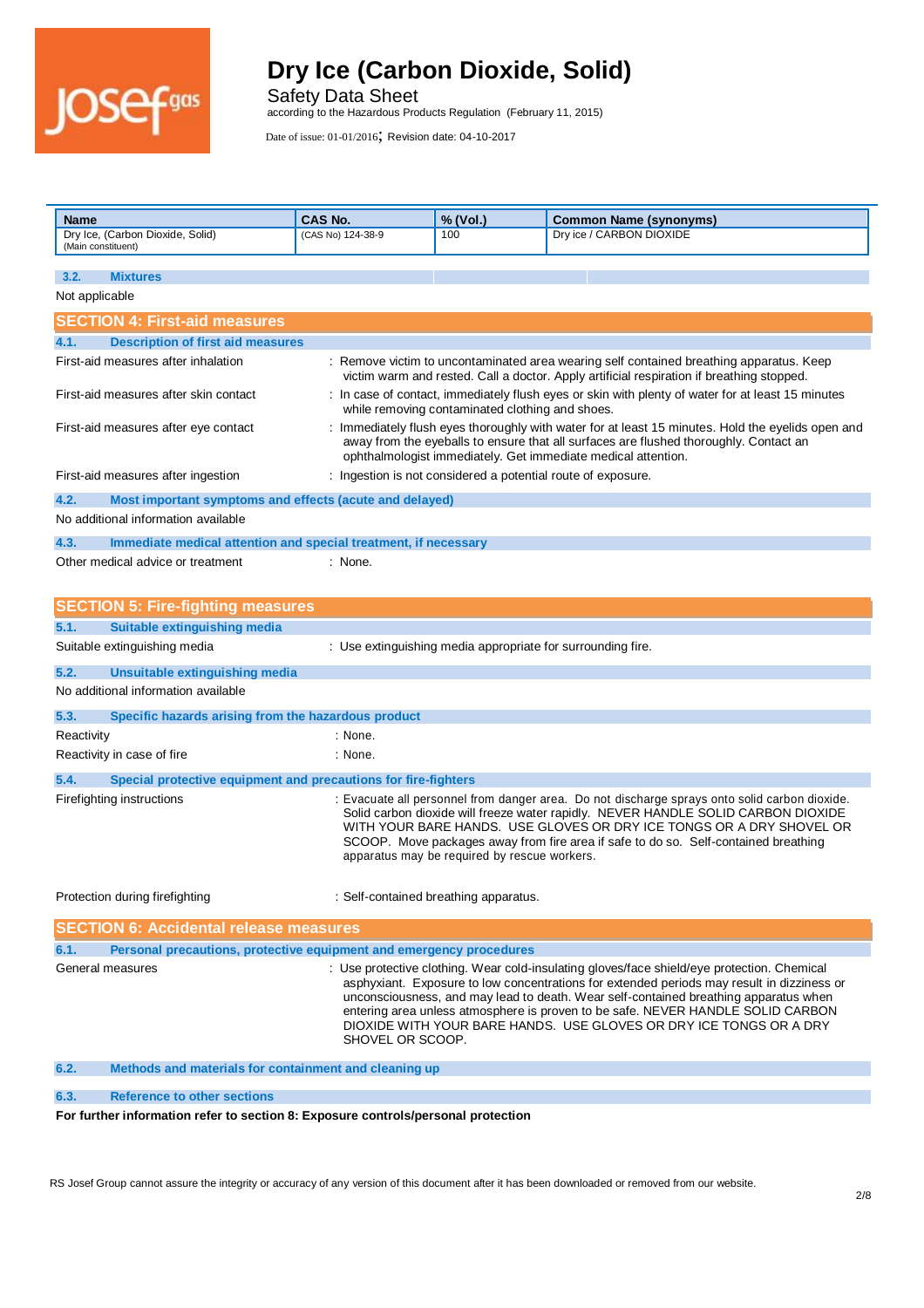

Safety Data Sheet according to the Hazardous Products Regulation (February 11, 2015)

|      | <b>SECTION 7: Handling and storage</b>                       |                                                                                                                                                                                                                                                                                                                                                                                                                                                                                                                                                                                                                                                                                                                                                     |
|------|--------------------------------------------------------------|-----------------------------------------------------------------------------------------------------------------------------------------------------------------------------------------------------------------------------------------------------------------------------------------------------------------------------------------------------------------------------------------------------------------------------------------------------------------------------------------------------------------------------------------------------------------------------------------------------------------------------------------------------------------------------------------------------------------------------------------------------|
| 7.1. | <b>Precautions for safe handling</b>                         |                                                                                                                                                                                                                                                                                                                                                                                                                                                                                                                                                                                                                                                                                                                                                     |
|      | Precautions for safe handling                                | : Avoid materials incompatible with cryogenic use; some metals such as carbon steel may<br>fracture easily at low temperature. Vapor can cause rapid suffocation due to oxygen deficiency.<br>Never allow any unprotected part of your body to touch solid carbon dioxide or to touch<br>uninsulated pipes or vessels containing solid or liquid carbon dioxide or cold carbon dioxide<br>gas. Not only can you suffer frostbite, your skin may stick fast to the cold surfaces. Use tongs<br>or insulated gloves when handling solid carbon dioxide or objects in contact cold carbon dioxide<br>in any form. Wear protective clothing and equipment as prescribed in section 8. For other<br>precautions in using carbon dioxide, see section 16. |
| 7.2. | Conditions for safe storage, including any incompatibilities |                                                                                                                                                                                                                                                                                                                                                                                                                                                                                                                                                                                                                                                                                                                                                     |
|      | Storage conditions                                           | : Store and use with adequate ventilation. Do not store in tight containers or confined spaces.<br>Storage areas should be clean and dry. Solid carbon dioxide is generally delivered to<br>customers in 50-lb (22.7-kg), 1/2-cubic ft (0.0142 cubic meter) blocks (approximate dimensions),<br>wrapped in kraft paper. Small pellets or nuggets are also produced. The product should be<br>stored in insulated containers that open from the top. Lids should fit loosely so the carbon<br>dioxide vapor given off as the solid sublimes can escape into the atmosphere. Carbon dioxide<br>gas is about 1½ times as heavy as air and will accumulate in low-lying areas, so ventilation<br>must be adequate at floor or below grade level.        |

#### **SECTION 8: Exposure controls/personal protection**

| 8.1.<br><b>Control parameters</b>           |                                     |                        |  |
|---------------------------------------------|-------------------------------------|------------------------|--|
| Dry Ice, (Carbon Dioxide, Solid) (124-38-9) |                                     |                        |  |
| USA - ACGIH                                 | ACGIH TLV-TWA (ppm)                 | 5000 ppm               |  |
| USA - ACGIH                                 | ACGIH TLV-STEL (ppm)                | 30000 ppm              |  |
| USA - OSHA                                  | OSHA PEL (TWA) (mg/m <sup>3</sup> ) | 9000 mg/m <sup>3</sup> |  |
| USA - OSHA                                  | OSHA PEL (TWA) (ppm)                | 5000 ppm               |  |
|                                             |                                     |                        |  |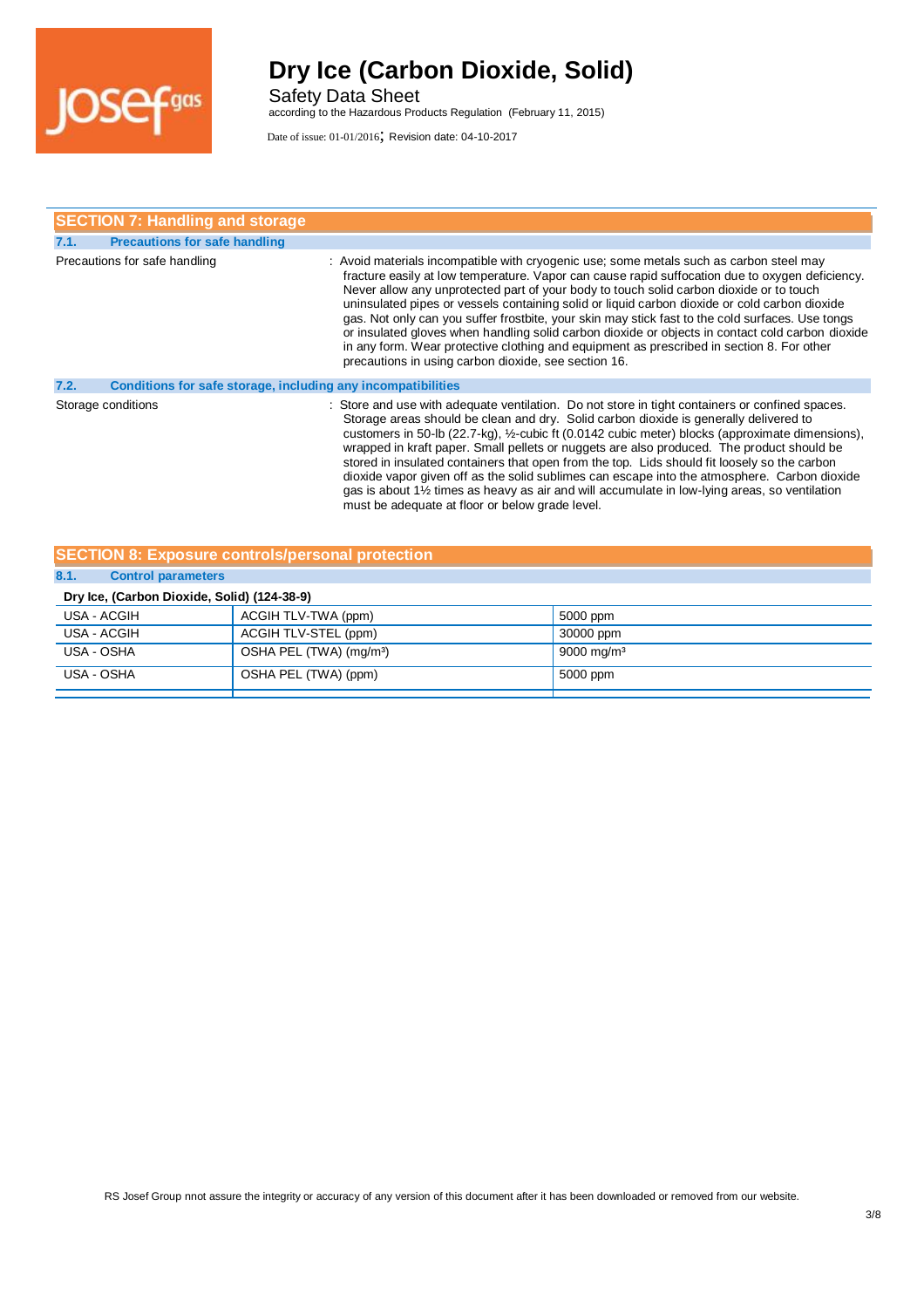

Safety Data Sheet

according to the Hazardous Products Regulation (February 11, 2015)

Date of issue: 01-01/2016; Revision date: 04-10-2017

| 8.2. | <b>Appropriate engineering controls</b>                      |                                                                                                                                                                                                                                                                                                                                                                                                                                                                                                                                                                    |
|------|--------------------------------------------------------------|--------------------------------------------------------------------------------------------------------------------------------------------------------------------------------------------------------------------------------------------------------------------------------------------------------------------------------------------------------------------------------------------------------------------------------------------------------------------------------------------------------------------------------------------------------------------|
|      | Appropriate engineering controls                             | : Oxygen detectors should be used when asphyxiating gases may be released. Ensure exposure<br>is below occupational exposure limits (where available). Systems under pressure should be<br>regularly checked for leakages. Provide adequate general and local exhaust ventilation.<br>Consider work permit system e.g. for maintenance activities.                                                                                                                                                                                                                 |
| 8.3. | Individual protection measures/Personal protective equipment |                                                                                                                                                                                                                                                                                                                                                                                                                                                                                                                                                                    |
|      | Personal protective equipment                                | : Safety glasses. Insulated gloves.                                                                                                                                                                                                                                                                                                                                                                                                                                                                                                                                |
|      |                                                              |                                                                                                                                                                                                                                                                                                                                                                                                                                                                                                                                                                    |
|      | Hand protection                                              | : Wear work gloves when handling containers. Wear heavy rubber gloves where contact with<br>product may occur.                                                                                                                                                                                                                                                                                                                                                                                                                                                     |
|      | Eye protection                                               | : Wear safety glasses with side shields. Select in accordance with the current CSA standard<br>Z94.3, "Industrial Eye and Face Protection", and any provincial regulations, local bylaws or<br>quidelines.                                                                                                                                                                                                                                                                                                                                                         |
|      | Respiratory protection                                       | : Respiratory protection: Use respirable fume respirator or air supplied respirator when working<br>in confined space or where local exhaust or ventilation does not keep exposure below TLV.<br>Select in accordance with provincial regulations, local bylaws or guidelines. Selection should be<br>based on the current CSA standard Z94.4, "Selection, Care, and Use of Respirators."<br>Respirators should also be approved by NIOSH and MSHA. For emergencies or instances with<br>unknown exposure levels, use a self-contained breathing apparatus (SCBA). |
|      | Thermal hazard protection                                    | : Wear cold insulating gloves.                                                                                                                                                                                                                                                                                                                                                                                                                                                                                                                                     |
|      | Environmental exposure controls                              | : None necessary.                                                                                                                                                                                                                                                                                                                                                                                                                                                                                                                                                  |
|      | Other information                                            | : Other protection : Safety shoes for general handling at customer sites. Metatarsal shoes and<br>cuffless trousers for cylinder handling at packaging and filling plants. Select in accordance with<br>the current CSA standard Z195, "Protective Foot Wear", and any provincial regulations, local<br>bylaws or guidelines. For working with flammable and oxidizing materials, consider the use of                                                                                                                                                              |

| <b>SECTION 9: Physical and chemical properties</b>            |                                    |
|---------------------------------------------------------------|------------------------------------|
| 9.1.<br>Information on basic physical and chemical properties |                                    |
| Physical state                                                | : Solid                            |
| Appearance                                                    | : Opaque. White crystalline solid. |
| Molecular mass                                                | $: 44$ g/mol                       |
| Colour                                                        | : White.                           |
| Odour                                                         | : No odour warning properties.     |

flame resistant anti-static safety clothing.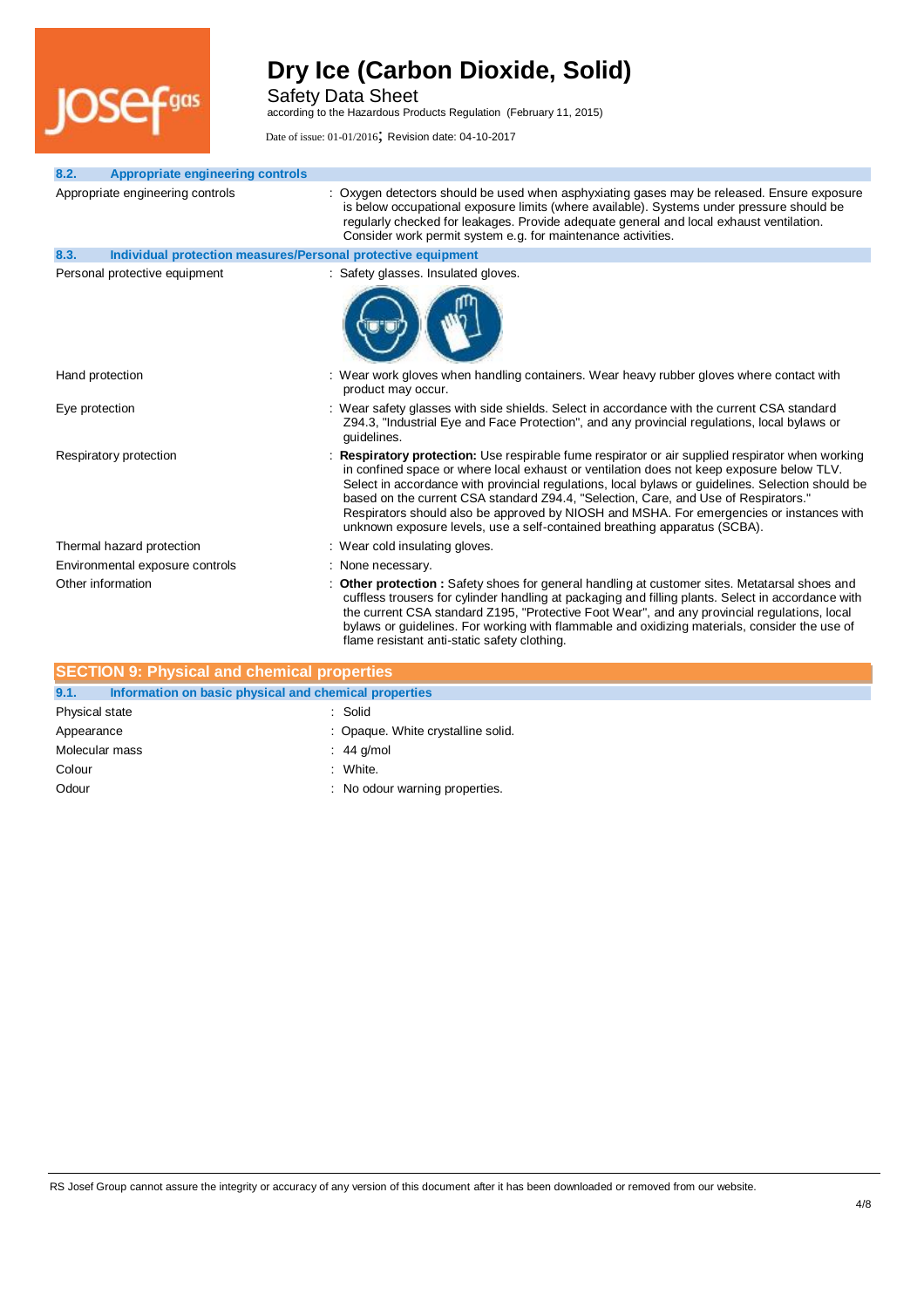

Safety Data Sheet according to the Hazardous Products Regulation (February 11, 2015)

| Odour threshold                                 | : No data available                    |
|-------------------------------------------------|----------------------------------------|
| рH                                              | : 3.7 (carbonic acid)                  |
| pH solution                                     | : No data available                    |
| Relative evaporation rate (butylacetate=1)      | : No data available                    |
| Relative evaporation rate (ether=1)             | : Not applicable.                      |
| Melting point                                   | : -78.5 °C (Sublimination Temperature) |
| Freezing point                                  | : No data available                    |
| Boiling point                                   | : $-78.4$ °C                           |
| Flash point                                     | : Not applicable.                      |
| Critical temperature                            | : $30^{\circ}$ C                       |
| Auto-ignition temperature                       | : Not applicable.                      |
| Decomposition temperature                       | : No data available                    |
| Vapour pressure                                 | : 5730 kPa                             |
| Vapour pressure at 50 °C                        | : No data available                    |
| Critical pressure                               | : 7375 kPa                             |
| Relative vapour density at 20 °C                | : No data available                    |
| Relative density                                | : 0.82                                 |
| Relative density of saturated gas/air mixture   | : No data available                    |
| Density                                         | : 1562 kg/m <sup>3</sup>               |
| Relative gas density                            | : 1.52                                 |
| Solubility                                      | : Water: 2000 mg/l Completely soluble. |
| Log Pow                                         | : 0.83                                 |
| Log Kow                                         | : Not applicable.                      |
| Viscosity, kinematic                            | Not applicable.                        |
| Viscosity, dynamic                              | : Not applicable.                      |
| Viscosity, kinematic (calculated value) (40 °C) | : No data available                    |
| Explosive properties                            | : Not applicable.                      |
| Oxidizing properties                            | : None.                                |
| Flammability (solid, gas)                       |                                        |
|                                                 |                                        |

#### **9.2. Other information**

Sublimation point : -78.5 °C Expansion ratio for solid to gas at sublimation point is 1 to 554.

Additional information **incomation** : Gas/vapour heavier than air. May accumulate in confined spaces, particularly at or below ground level

| <b>SECTION 10: Stability and reactivity</b> |                                                                                                                                                                     |
|---------------------------------------------|---------------------------------------------------------------------------------------------------------------------------------------------------------------------|
| 10.1.<br><b>Reactivity</b>                  |                                                                                                                                                                     |
| Reactivity                                  | : None.                                                                                                                                                             |
| Chemical stability                          | : Stable under normal conditions.                                                                                                                                   |
| Possibility of hazardous reactions          | $:$ None.                                                                                                                                                           |
| Conditions to avoid                         | : None under recommended storage and handling conditions (see section 7).                                                                                           |
| Incompatible materials                      | : Alkali metals, Alkaline earth metals, Acetylide forming metals, Chromium, Titanium > 1022°F<br>(550°C), Uranium (U) > 1382°F (750°C), Magnesium > 1427°F (775°C). |
| Hazardous decomposition products            | : Electrical discharges and high temperatures decompose carbon dioxide into carbon monoxide<br>and oxygen.                                                          |

| <b>SECTION 11: Toxicological information</b>                                    |                                                          |
|---------------------------------------------------------------------------------|----------------------------------------------------------|
| 11.1.<br>Information on toxicological effects                                   |                                                          |
| Acute toxicity (oral)<br>Acute toxicity (dermal)<br>Acute toxicity (inhalation) | : Not classified<br>: Not classified<br>: Not classified |

RS Josef Group cannot assure the integrity or accuracy of any version of this document after it has been downloaded or removed from our website. 5/8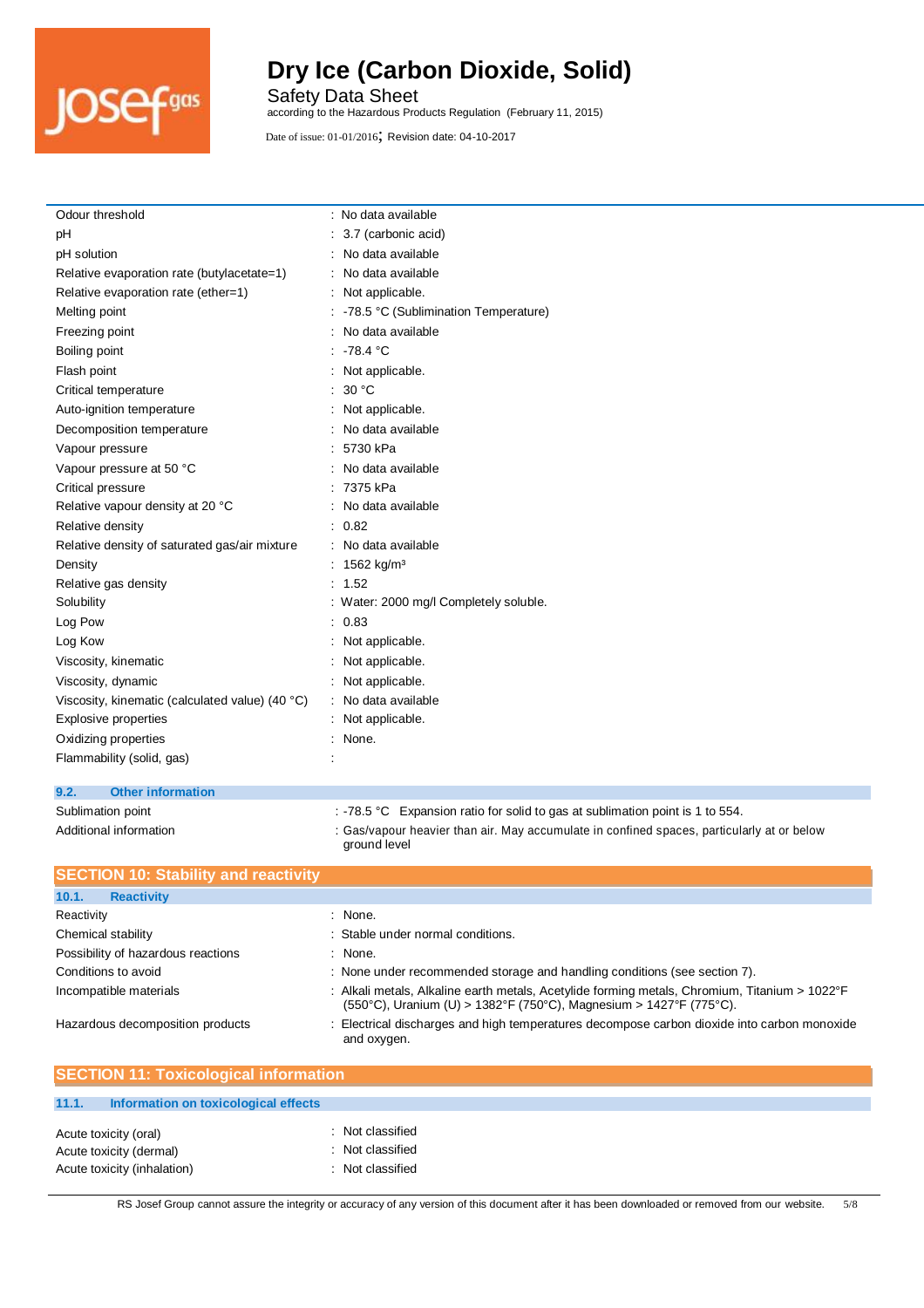

Safety Data Sheet according to the Hazardous Products Regulation (February 11, 2015)

Date of issue: 01-01/2016; Revision date: 04-10-2017

| Skin corrosion/irritation                             | : Not classified        |
|-------------------------------------------------------|-------------------------|
|                                                       | pH: 3.7 (carbonic acid) |
| Serious eye damage/irritation                         | $\,$ : Not classified   |
|                                                       | pH: 3.7 (carbonic acid) |
| Respiratory or skin sensitization                     | : Not classified        |
| Germ cell mutagenicity                                | : Not classified        |
| Carcinogenicity                                       | : Not classified        |
| Reproductive toxicity                                 | : Not classified        |
| Specific target organ toxicity (single exposure)      | : Not classified        |
| Specific target organ toxicity (repeated<br>exposure) | : Not classified        |
| Aspiration hazard                                     | : Not classified        |

**SECTION 12: Ecological information 12.1. Toxicity** Ecology - general interval in the cological damage caused by this product. **12.2. Persistence and degradability Dry Ice, (Carbon Dioxide, Solid) (124-38-9)** Persistence and degradability No ecological damage caused by this product. **12.3. Bioaccumulative potential Dry Ice, (Carbon Dioxide, Solid) (124-38-9)** BCF fish 1 (no bioaccumulation) Log Pow 2.63 Log Kow Not applicable. Bioaccumulative potential No ecological damage caused by this product. **12.4. Mobility in soil Dry Ice, (Carbon Dioxide, Solid) (124-38-9)** Mobility in soil No data available. Log Pow 2012 10:00 0.83 Log Kow **Not applicable.** Not applicable. Ecology - soil No ecological damage caused by this product. **12.5. Other adverse effects** Other adverse effects in the cause from the cause frost damage to vegetation. Effect on the ozone layer **in the set of the one of the set of the set of the set of the set of the set of the set of the set of the set of the set of the set of the set of the set of the set of the set of the set of the s** Global warming potential [CO2=1] : 1 Effect on global warming : When discharged in large quantities may contribute to the greenhouse effect **SECTION 13: Disposal considerations 13.1. Disposal methods** Waste treatment methods  $\qquad \qquad$ : See Section 6. Waste disposal recommendations : Dispose of contents/container in accordance with local/regional/national/international regulations. Contact supplier for any special requirements.

#### **SECTION 14: Transport information**

RS Josef Group cannot assure the integrity or accuracy of any version of this document after it has been downloaded or removed from our website.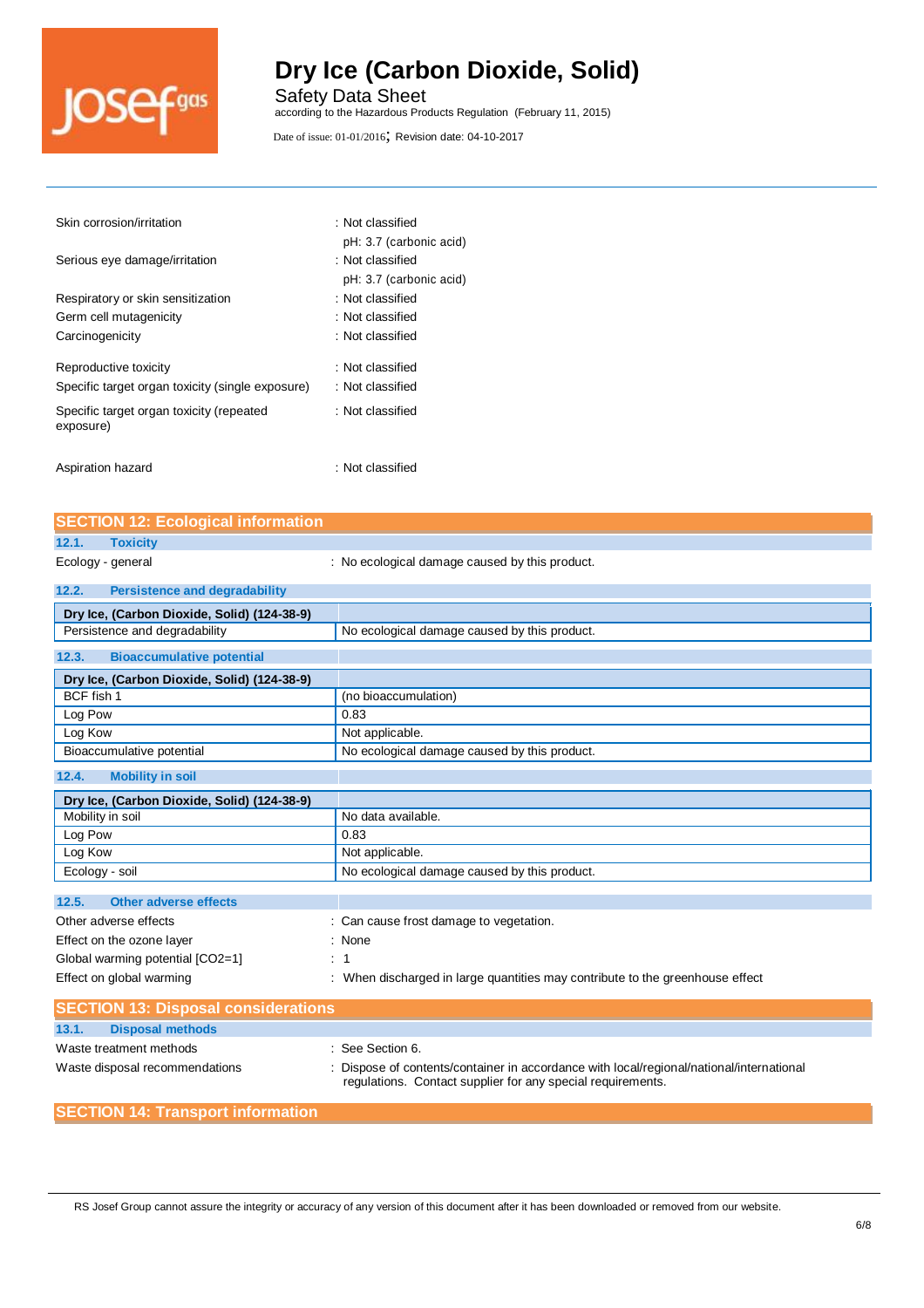

Safety Data Sheet according to the Hazardous Products Regulation (February 11, 2015)

Date of issue: 01-01/2016; Revision date: 04-10-2017

| <b>Basic shipping description</b><br>14.1.<br>In accordance with TDG                    |                                                                 |
|-----------------------------------------------------------------------------------------|-----------------------------------------------------------------|
| <b>TDG</b>                                                                              |                                                                 |
|                                                                                         |                                                                 |
| UN-No. (TDG)                                                                            | : UN1845                                                        |
| <b>TDG Primary Hazard Classes</b>                                                       | : 9 - Class 9 - Miscellaneous Products, Substances or Organisms |
| Proper shipping name                                                                    | : (CARBON DIOXIDE, SOLID)                                       |
|                                                                                         |                                                                 |
| Explosive Limit and Limited Quantity Index                                              | $\therefore$ 0                                                  |
| Passenger Carrying Road Vehicle or Passenger : 200 kg<br>Carrying Railway Vehicle Index |                                                                 |
| 14.3.<br>Air and sea transport                                                          |                                                                 |
| <b>IMDG</b>                                                                             |                                                                 |
| UN-No. (IMDG)                                                                           | : 1845                                                          |
| Proper Shipping Name (IMDG)                                                             | : (CARBON DIOXIDE, SOLID) (DRY ICE)                             |
| Class (IMDG)                                                                            | : 9 - Miscellaneous dangerous substances and articles           |
| <b>IATA</b>                                                                             |                                                                 |
| UN-No. (IATA)                                                                           | : 1845                                                          |
| Proper Shipping Name (IATA)                                                             | : (Carbon Dioxide, Solid)                                       |
| Class (IATA)                                                                            | 9 - Miscellaneous Dangerous Goods                               |
| <b>SECTION 15: Regulatory information</b>                                               |                                                                 |
| <b>15.1. National regulations</b>                                                       |                                                                 |
| Dry Ice, (Carbon Dioxide, Solid) (124-38-9)                                             |                                                                 |
| Listed on the Canadian DSL (Domestic Substances List)                                   |                                                                 |

| <b>SECTION 16: Other information</b> |              |
|--------------------------------------|--------------|
| Date of issue                        | :01/01/2016  |
| Revision date                        | : 04/08/2017 |